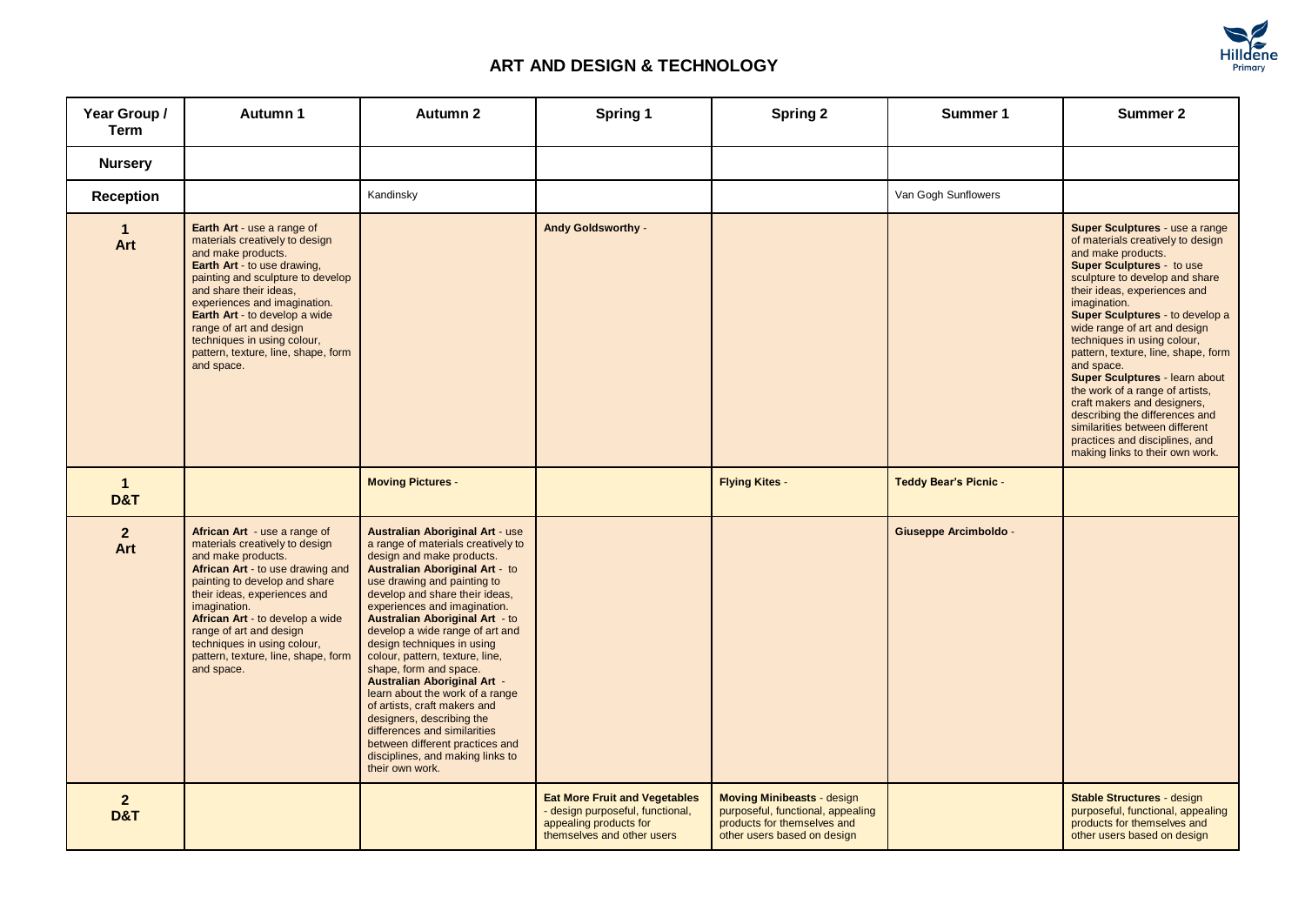

|                       |                                                                                                                                                                                                                                                                                                                        |                                                                                                                                                                                                                                                                                                                                                                                                                                                             | based on design criteria.<br><b>Eat More Fruit and Vegetables</b><br>- generate, develop, model and<br>communication their ideas<br>through talking, drawing,<br>templates, mock-ups and, where<br>appropriate, information and<br>communication technology.<br><b>Eat More Fruit and Vegetables</b><br>- select from and use a range of<br>tools and equipment to perform<br>practical tasks.<br><b>Eat More Fruit and Vegetables</b><br>- select form and use a wide<br>range of materials and<br>components, including<br>construction materials, textiles<br>and ingredients, according to<br>their characteristics.<br><b>Eat More Fruit and Vegetables</b><br>- explore and evaluate a range of<br>existing products.<br><b>Eat More Fruit and Vegetables</b><br>- evaluate their ideas and<br>products against a range of<br>existing products.<br><b>Eat More Fruit and Vegetables</b><br>- use basic principles of a<br>healthy and varied diet to<br>prepare dishes.<br><b>Eat More Fruit and Vegetables</b><br>- understand where food comes<br>from. | criteria.<br><b>Moving Minibeasts</b> - generate,<br>develop, model and<br>communication their ideas<br>through talking, drawing,<br>templates, mock-ups and, where<br>appropriate, information and<br>communication technology.<br><b>Moving Minibeasts - select</b><br>from and use a range of tools<br>and equipment to perform<br>practical tasks.<br><b>Moving Minibeasts - select</b><br>form and use a wide range of<br>materials and components,<br>including construction materials,<br>textiles and ingredients,<br>according to their characteristics.<br><b>Moving Minibeasts</b> - explore<br>and evaluate a range of existing<br>products.<br>Puppets - evaluate their ideas<br>and products against a range of<br>existing products.<br><b>Moving Minibeasts - evaluate</b><br>their ideas and products against<br>design criteria.<br><b>Moving Minibeasts</b> - explore<br>and use mechanisms (levers,<br>sliders, wheels, axels) in their<br>products. |                                                                                                                                                                                                                                                                                                                                                                     | criteria.<br>Stable Structures - generate,<br>develop, model and<br>communication their ideas<br>through talking, drawing,<br>templates, mock-ups and, where<br>appropriate, information and<br>communication technology.<br><b>Stable Structures</b> - select from<br>and use a range of tools and<br>equipment to perform practical<br>tasks.<br><b>Stable Structures</b> - select form<br>and use a wide range of<br>materials and components,<br>including construction materials,<br>textiles and ingredients,<br>according to their characteristics.<br><b>Stable Structures</b> - explore and<br>evaluate a range of existing<br>products.<br>Puppets - evaluate their ideas<br>and products against a range of<br>existing products.<br><b>Stable Structures - build</b><br>structures, exploring how they<br>can be made stronger, stiffer and<br>more stable. |
|-----------------------|------------------------------------------------------------------------------------------------------------------------------------------------------------------------------------------------------------------------------------------------------------------------------------------------------------------------|-------------------------------------------------------------------------------------------------------------------------------------------------------------------------------------------------------------------------------------------------------------------------------------------------------------------------------------------------------------------------------------------------------------------------------------------------------------|------------------------------------------------------------------------------------------------------------------------------------------------------------------------------------------------------------------------------------------------------------------------------------------------------------------------------------------------------------------------------------------------------------------------------------------------------------------------------------------------------------------------------------------------------------------------------------------------------------------------------------------------------------------------------------------------------------------------------------------------------------------------------------------------------------------------------------------------------------------------------------------------------------------------------------------------------------------------------------------------------------------------------------------------------------------|--------------------------------------------------------------------------------------------------------------------------------------------------------------------------------------------------------------------------------------------------------------------------------------------------------------------------------------------------------------------------------------------------------------------------------------------------------------------------------------------------------------------------------------------------------------------------------------------------------------------------------------------------------------------------------------------------------------------------------------------------------------------------------------------------------------------------------------------------------------------------------------------------------------------------------------------------------------------------|---------------------------------------------------------------------------------------------------------------------------------------------------------------------------------------------------------------------------------------------------------------------------------------------------------------------------------------------------------------------|-------------------------------------------------------------------------------------------------------------------------------------------------------------------------------------------------------------------------------------------------------------------------------------------------------------------------------------------------------------------------------------------------------------------------------------------------------------------------------------------------------------------------------------------------------------------------------------------------------------------------------------------------------------------------------------------------------------------------------------------------------------------------------------------------------------------------------------------------------------------------|
| $3\phantom{a}$<br>Art | Vincent Van Gogh - to create<br>sketch books to record their<br>observations and use them to<br>review and revisit.<br>Vincent Van Gogh - to improve<br>their mastery of art and design<br>techniques, including painting<br>with a range of materials.<br>Vincent Van Gogh - learn about<br>great artists in history. |                                                                                                                                                                                                                                                                                                                                                                                                                                                             | <b>Plant Art - to create sketch</b><br>books to record their<br>observations and use them to<br>review and revisit.<br><b>Plant Art - to improve their</b><br>mastery of art and design<br>techniques, including drawing,<br>painting and sculpture with a<br>range of materials.<br>Plant Art - learn about great<br>artists in history.                                                                                                                                                                                                                                                                                                                                                                                                                                                                                                                                                                                                                                                                                                                        |                                                                                                                                                                                                                                                                                                                                                                                                                                                                                                                                                                                                                                                                                                                                                                                                                                                                                                                                                                          |                                                                                                                                                                                                                                                                                                                                                                     | <b>Famous Buildings - to create</b><br>sketch books to record their<br>observations and use them to<br>review and revisit.<br><b>Famous Buildings - to improve</b><br>their mastery of art and design<br>techniques, including drawing<br>and painting with a range of<br>materials.<br>Famous Buildings - learn about<br>great architects in history.                                                                                                                                                                                                                                                                                                                                                                                                                                                                                                                  |
| $3\phantom{a}$<br>D&T |                                                                                                                                                                                                                                                                                                                        | <b>Seasonal Stockings - use</b><br>research and develop design<br>criteria to inform the design of<br>innovative, functional, appealing<br>products that are fit for purpose,<br>aimed at particular individuals or<br>groups.<br>Seasonal Stockings - generate,<br>develop, model and<br>communicate their ideas through<br>discussion, annotated sketches,<br>cross-sectionals and exploded<br>diagrams, prototypes, pattern<br>pieces and computer-aided |                                                                                                                                                                                                                                                                                                                                                                                                                                                                                                                                                                                                                                                                                                                                                                                                                                                                                                                                                                                                                                                                  | <b>Making Mini-Greenhouses -</b><br>use research and develop design<br>criteria to inform the design of<br>innovative, functional, appealing<br>products that are fit for purpose,<br>aimed at particular individuals or<br>groups.<br><b>Making Mini-Greenhouses -</b><br>generate, develop, model and<br>communicate their ideas through<br>discussion, annotated sketches,<br>cross-sectionals and exploded<br>diagrams, prototypes, pattern<br>pieces and computer-aided                                                                                                                                                                                                                                                                                                                                                                                                                                                                                             | Seasonal Food - understand<br>and apply the principles of a<br>healthy and varied diet.<br>Seasonal Food - prepare and<br>cook a variety of predominantly<br>savoury dishes using a range of<br>cooking techniques.<br>Seasonal Food - understand<br>seasonality, and know where<br>and how a variety of ingredients<br>are grown, reared, caught and<br>processed. |                                                                                                                                                                                                                                                                                                                                                                                                                                                                                                                                                                                                                                                                                                                                                                                                                                                                         |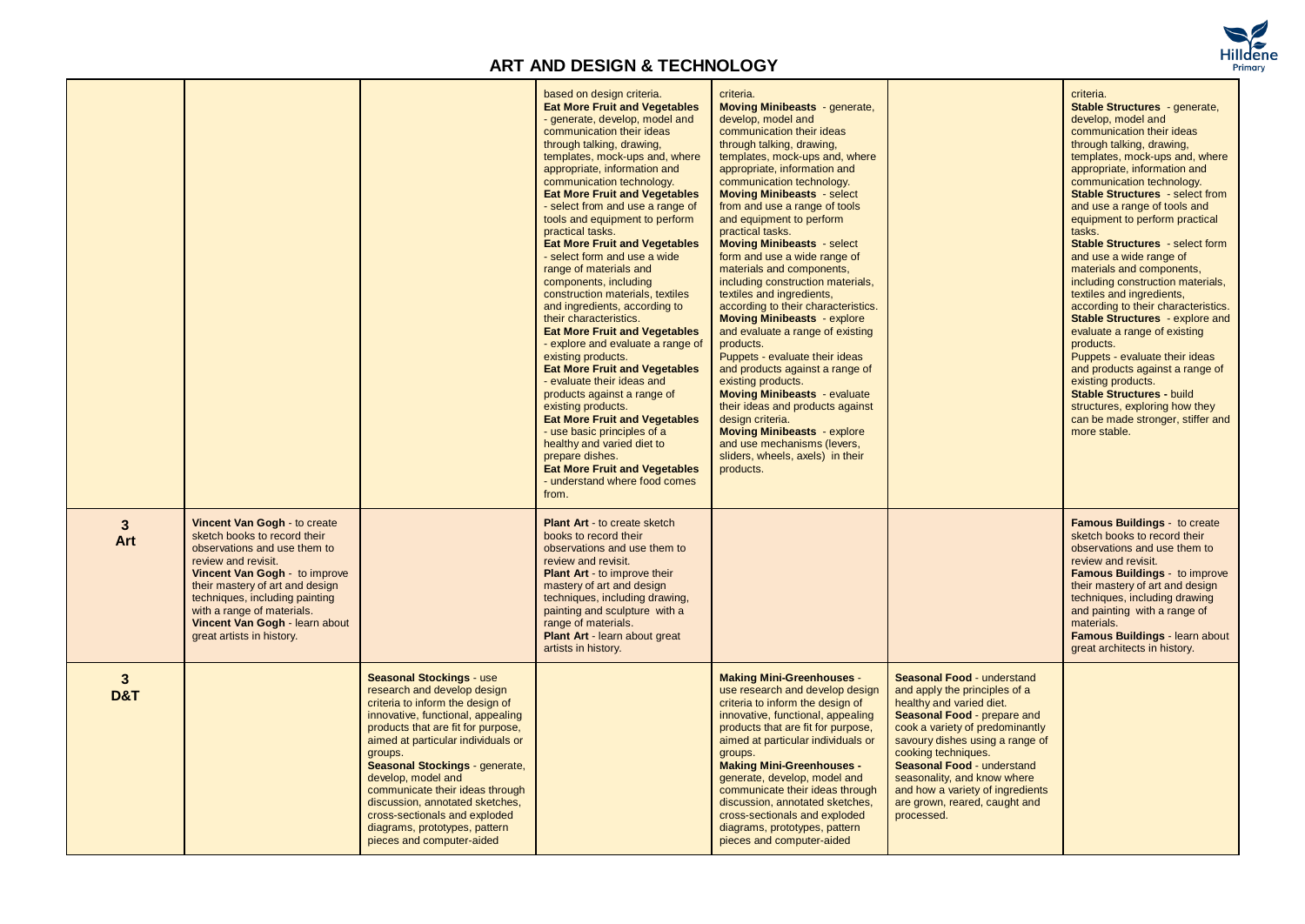

|                                  |                                                                                                                                                                                                                                                                                                                                                                                                                                                        | design.<br><b>Seasonal Stockings - select</b><br>from and use a wider range of<br>tools and equipment to perform<br>practical tasks (e.g. cutting,<br>shaping, joining and finishings)<br>accurately.<br><b>Seasonal Stockings - select</b><br>from and use a wider range of<br>materials and components,<br>including construction materials,<br>textiles and ingredients,<br>according to their functional<br>properties and aesthetic<br>qualities.<br><b>Seasonal Stockings -</b><br>investigate and analyse a range<br>of existing products.<br><b>Seasonal Stockings - evaluate</b><br>their ideas and products against<br>their own design criteria and<br>consider the views of others to<br>improve their work. |                                                                                                                                                                                                                                                                                                                                                                                                                                    | design.<br><b>Making Mini-Greenhouses -</b><br>select from and use a wider<br>range of tools and equipment to<br>perform practical tasks (e.g.<br>cutting, shaping, joining and<br>finishings) accurately.<br><b>Making Mini-Greenhouses -</b><br>select from and use a wider<br>range of materials and<br>components, including<br>construction materials, textiles<br>and ingredients, according to<br>their functional properties and<br>aesthetic qualities.<br><b>Making Mini-Greenhouses -</b><br>investigate and analyse a range<br>of existing products.<br><b>Making Mini-Greenhouses -</b><br>evaluate their ideas and products<br>against their own design criteria<br>and consider the views of others<br>to improve their work.<br><b>Making Mini-Greenhouses -</b><br>understand how key events and<br>individuals in design and<br>technology have helped shape<br>the world.<br><b>Making Mini-Greenhouses -</b><br>apply their understanding of how<br>to strengthen, stiffen and<br>reinforce more complex<br>structures. |                                                                                                                                                                                                                      |                        |
|----------------------------------|--------------------------------------------------------------------------------------------------------------------------------------------------------------------------------------------------------------------------------------------------------------------------------------------------------------------------------------------------------------------------------------------------------------------------------------------------------|--------------------------------------------------------------------------------------------------------------------------------------------------------------------------------------------------------------------------------------------------------------------------------------------------------------------------------------------------------------------------------------------------------------------------------------------------------------------------------------------------------------------------------------------------------------------------------------------------------------------------------------------------------------------------------------------------------------------------|------------------------------------------------------------------------------------------------------------------------------------------------------------------------------------------------------------------------------------------------------------------------------------------------------------------------------------------------------------------------------------------------------------------------------------|---------------------------------------------------------------------------------------------------------------------------------------------------------------------------------------------------------------------------------------------------------------------------------------------------------------------------------------------------------------------------------------------------------------------------------------------------------------------------------------------------------------------------------------------------------------------------------------------------------------------------------------------------------------------------------------------------------------------------------------------------------------------------------------------------------------------------------------------------------------------------------------------------------------------------------------------------------------------------------------------------------------------------------------------|----------------------------------------------------------------------------------------------------------------------------------------------------------------------------------------------------------------------|------------------------|
| $\overline{4}$<br>Art            |                                                                                                                                                                                                                                                                                                                                                                                                                                                        | Jewellery Designers - to create<br>sketch books to record their<br>observations and use them to<br>review and revisit.<br>Jewellery Designers - to<br>improve their mastery of art and<br>design techniques, including<br>drawing and sculpture with a<br>range of materials.<br>Jewellery Designers - learn<br>about great artists and great<br>designers in history.                                                                                                                                                                                                                                                                                                                                                   |                                                                                                                                                                                                                                                                                                                                                                                                                                    | Sonia Delaunay - to create<br>sketch books to record their<br>observations and use them to<br>review and revisit.<br>Sonia Delaunay - to improve<br>their mastery of art and design<br>techniques, including drawing<br>with a range of materials.<br>Sonia Delaunay - learn about<br>great artists and great designers<br>in history.                                                                                                                                                                                                                                                                                                                                                                                                                                                                                                                                                                                                                                                                                                      | <b>Indian Art - to improve their</b><br>mastery of art and design<br>techniques, including drawing,<br>painting and sculpture with a<br>range of materials.<br>Indian Art - learn about great<br>artists in history. |                        |
| $\overline{4}$<br><b>D&amp;T</b> | <b>British Inventors - use research</b><br>and develop design criteria to<br>inform the design of innovative.<br>functional, appealing products<br>that are fit for purpose, aimed at<br>particular individuals or groups.<br>British Inventors - generate,<br>develop, model and<br>communicate their ideas through<br>discussion, annotated sketches,<br>cross-sectionals and exploded<br>diagrams, prototypes, pattern<br>pieces and computer-aided |                                                                                                                                                                                                                                                                                                                                                                                                                                                                                                                                                                                                                                                                                                                          | Storybooks - use research and<br>develop design criteria to inform<br>the design of innovative,<br>functional, appealing products<br>that are fit for purpose, aimed at<br>particular individuals or groups.<br>Storybooks - generate, develop,<br>model and communicate their<br>ideas through discussion,<br>annotated sketches, cross-<br>sectionals and exploded<br>diagrams, prototypes, pattern<br>pieces and computer-aided |                                                                                                                                                                                                                                                                                                                                                                                                                                                                                                                                                                                                                                                                                                                                                                                                                                                                                                                                                                                                                                             |                                                                                                                                                                                                                      | <b>American Food -</b> |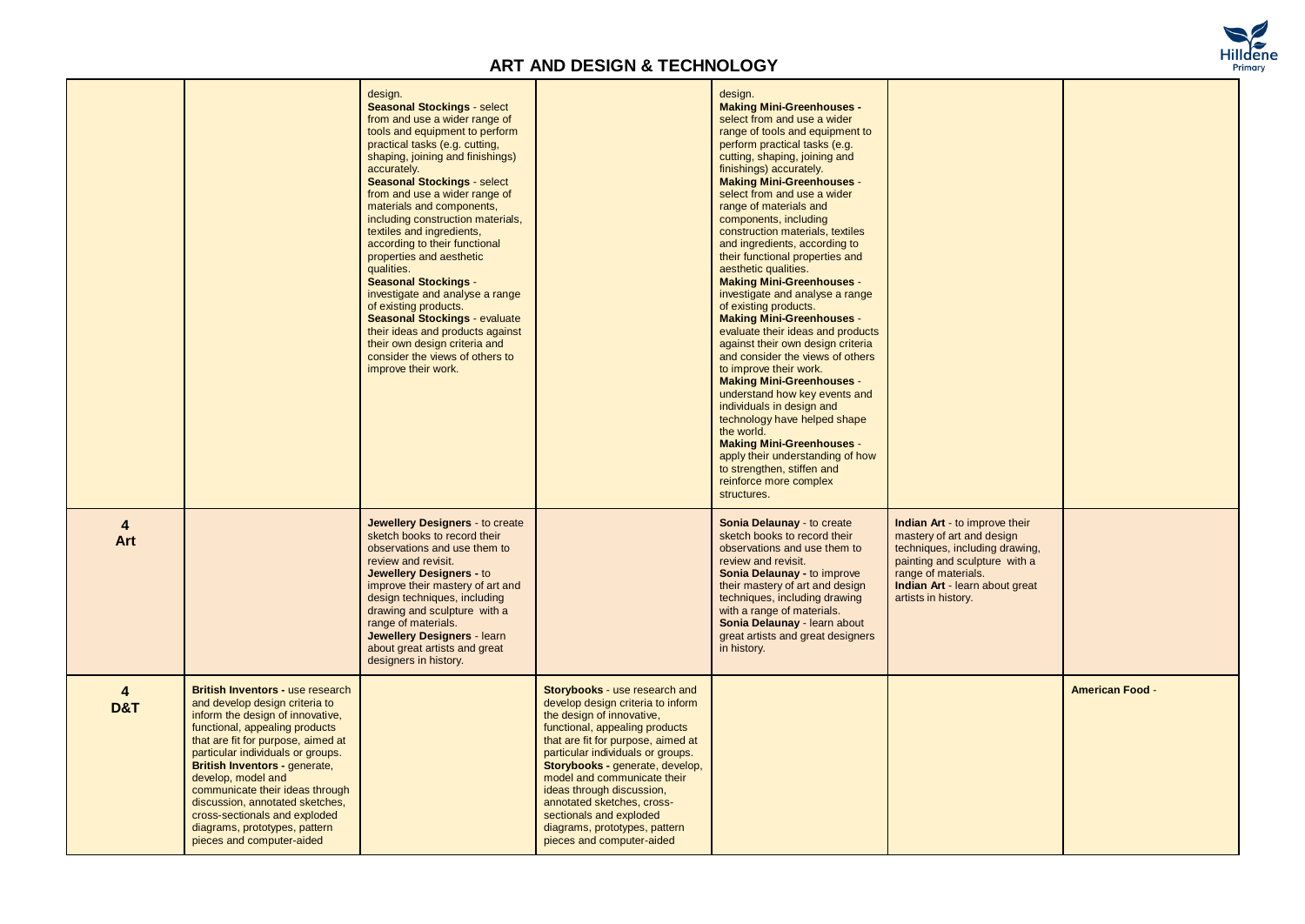

|                                   | design.<br><b>British Inventors - apply their</b><br>understanding of how to<br>strengthen, stiffen and reinforce<br>more complex structures.                                                                                                                                                                                                  |                                                                                                                                                                                                                                                                                                                                                                                                                                                                                                                                                                                                                                                                                                                | design.<br>Storybooks - select from and<br>use a wider range of tools and<br>equipment to perform practical<br>tasks (e.g. cutting, shaping,<br>joining and finishings) accurately.<br>Storybooks - select from and<br>use a wider range of materials<br>and components, including<br>construction materials, textiles<br>and ingredients, according to<br>their functional properties and<br>aesthetic qualities.<br>Storybooks - investigate and<br>analyse a range of existing<br>products.<br>Storybooks - evaluate their<br>ideas and products against their<br>own design criteria and consider<br>the views of others to improve<br>their work.<br>Storybooks - understand and<br>use mechanical systems in their<br>products (for example, gears,<br>pulleys, cams, levers and<br>linkages). |         |                                                                                                                                                                                                                                                                                                                                                                                                                                                                                                                                                                                                                                                                                   |                                                                                                                                                                   |
|-----------------------------------|------------------------------------------------------------------------------------------------------------------------------------------------------------------------------------------------------------------------------------------------------------------------------------------------------------------------------------------------|----------------------------------------------------------------------------------------------------------------------------------------------------------------------------------------------------------------------------------------------------------------------------------------------------------------------------------------------------------------------------------------------------------------------------------------------------------------------------------------------------------------------------------------------------------------------------------------------------------------------------------------------------------------------------------------------------------------|------------------------------------------------------------------------------------------------------------------------------------------------------------------------------------------------------------------------------------------------------------------------------------------------------------------------------------------------------------------------------------------------------------------------------------------------------------------------------------------------------------------------------------------------------------------------------------------------------------------------------------------------------------------------------------------------------------------------------------------------------------------------------------------------------|---------|-----------------------------------------------------------------------------------------------------------------------------------------------------------------------------------------------------------------------------------------------------------------------------------------------------------------------------------------------------------------------------------------------------------------------------------------------------------------------------------------------------------------------------------------------------------------------------------------------------------------------------------------------------------------------------------|-------------------------------------------------------------------------------------------------------------------------------------------------------------------|
| 5<br>Art                          | <b>Gustav Klimt - to create sketch</b><br>books to record their<br>observations and use them to<br>review and revisit.<br><b>Gustav Klimt</b> - to improve their<br>mastery of art and design<br>techniques, including drawing<br>and painting with a range of<br>materials.<br><b>Gustav Klimt</b> - learn about<br>great artists in history. |                                                                                                                                                                                                                                                                                                                                                                                                                                                                                                                                                                                                                                                                                                                | <b>Chinese Art - to improve their</b><br>mastery of art and design<br>techniques, including drawing,<br>painting and sculpture with a<br>range of materials.<br>Chinese Art - learn about great<br>artists and great designers in<br>history.                                                                                                                                                                                                                                                                                                                                                                                                                                                                                                                                                        |         |                                                                                                                                                                                                                                                                                                                                                                                                                                                                                                                                                                                                                                                                                   | <b>Express Yourself</b> - to improve<br>their mastery of art and design<br>techniques, including drawing,<br>painting and sculpture with a<br>range of materials. |
| $5\phantom{.0}$<br><b>D&amp;T</b> |                                                                                                                                                                                                                                                                                                                                                | <b>Building Bridges -use research</b><br>and develop design criteria to<br>inform the design of innovative,<br>functional, appealing products<br>that are fit for purpose, aimed at<br>particular individuals or groups.<br><b>Building Bridges - generate,</b><br>develop, model and<br>communicate their ideas through<br>discussion, annotated sketches,<br>cross-sectionals and exploded<br>diagrams, prototypes, pattern<br>pieces and computer-aided<br>design.<br><b>Building Bridges - evaluate</b><br>their ideas and products against<br>their own design criteria and<br>consider the views of others to<br>improve their work.<br><b>Building Bridges - apply their</b><br>understanding of how to |                                                                                                                                                                                                                                                                                                                                                                                                                                                                                                                                                                                                                                                                                                                                                                                                      | Bread - | <b>Fashion and Textiles - use</b><br>research and develop design<br>criteria to inform the design of<br>innovative, functional, appealing<br>products that are fit for purpose,<br>aimed at particular individuals or<br>groups.<br><b>Fashion and Textiles -</b><br>generate, develop, model and<br>communicate their ideas through<br>discussion, annotated sketches,<br>cross-sectionals and exploded<br>diagrams, prototypes, pattern<br>pieces and computer-aided<br>design.<br><b>Fashion and Textiles - select</b><br>from and use a wider range of<br>tools and equipment to perform<br>practical tasks (e.g. cutting,<br>shaping, joining and finishings)<br>accurately. |                                                                                                                                                                   |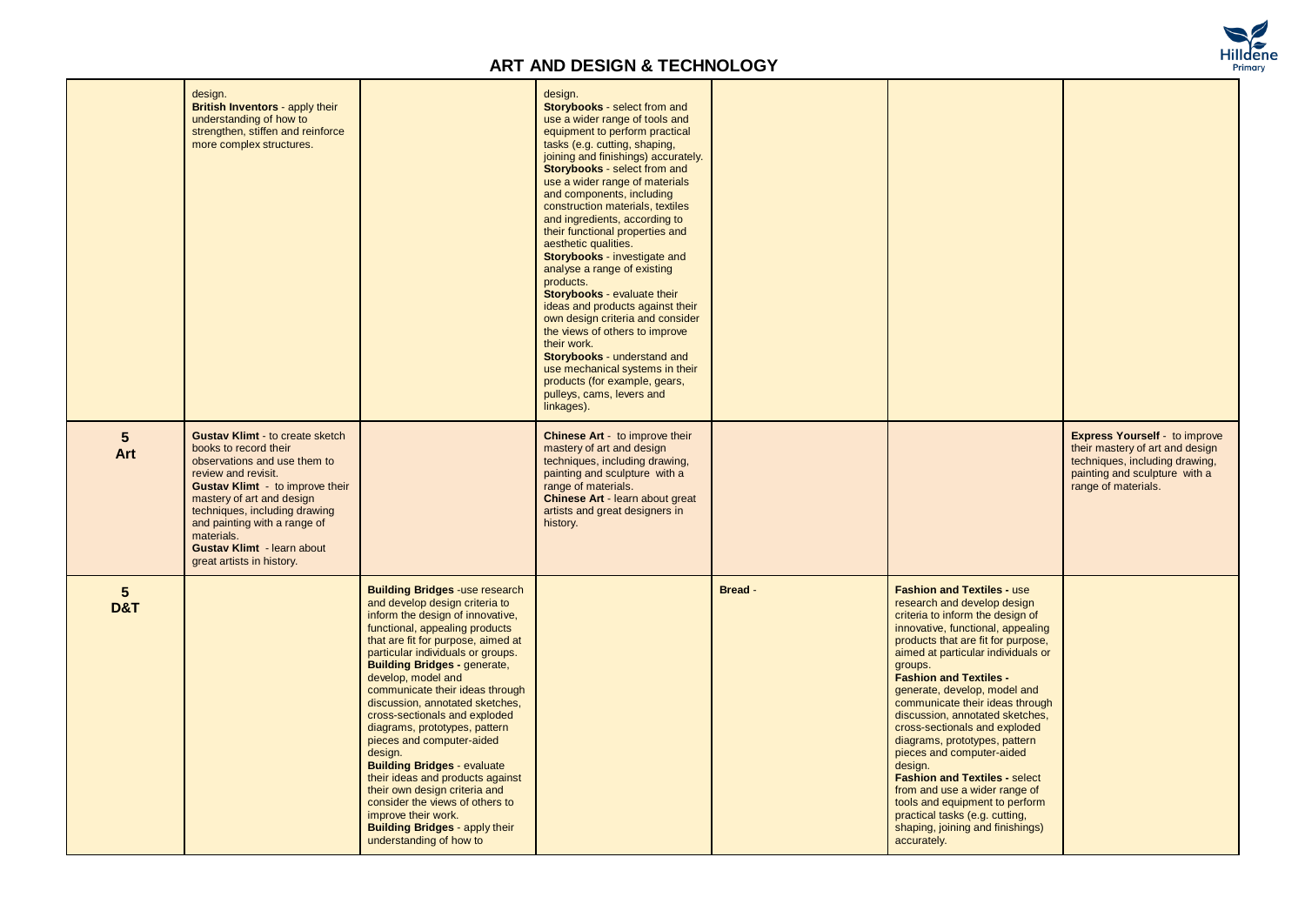

|          |                      | strengthen, stiffen and reinforce<br>more complex structures. |                                                                                                                                                                                                                                                                                                                                                                                                                                                                                                                                                                                                                                                                                                                                                                                                                                                                                                                                                                                           |                                                                                                                                                                                                                                                                                                                                          | <b>Fashion and Textiles - select</b><br>from and use a wider range of<br>materials and components,<br>including construction materials,<br>textiles and ingredients,<br>according to their functional<br>properties and aesthetic<br>qualities.<br><b>Fashion and Textiles -</b><br>investigate and analyse a range<br>of existing products.<br><b>Fashion and Textiles - evaluate</b><br>their ideas and products against<br>their own design criteria and<br>consider the views of others to<br>improve their work.                                                                                                                                                                                                                                                                                                                                                                                                                                                 |                                                                                                                                                                                                                                                                                                                                       |
|----------|----------------------|---------------------------------------------------------------|-------------------------------------------------------------------------------------------------------------------------------------------------------------------------------------------------------------------------------------------------------------------------------------------------------------------------------------------------------------------------------------------------------------------------------------------------------------------------------------------------------------------------------------------------------------------------------------------------------------------------------------------------------------------------------------------------------------------------------------------------------------------------------------------------------------------------------------------------------------------------------------------------------------------------------------------------------------------------------------------|------------------------------------------------------------------------------------------------------------------------------------------------------------------------------------------------------------------------------------------------------------------------------------------------------------------------------------------|-----------------------------------------------------------------------------------------------------------------------------------------------------------------------------------------------------------------------------------------------------------------------------------------------------------------------------------------------------------------------------------------------------------------------------------------------------------------------------------------------------------------------------------------------------------------------------------------------------------------------------------------------------------------------------------------------------------------------------------------------------------------------------------------------------------------------------------------------------------------------------------------------------------------------------------------------------------------------|---------------------------------------------------------------------------------------------------------------------------------------------------------------------------------------------------------------------------------------------------------------------------------------------------------------------------------------|
| 6<br>Art | In Flanders Fields - |                                                               |                                                                                                                                                                                                                                                                                                                                                                                                                                                                                                                                                                                                                                                                                                                                                                                                                                                                                                                                                                                           | Frida Kahlo - to create sketch<br>books to record their<br>observations and use them to<br>review and revisit.<br><b>Frida Kahlo</b> - to improve their<br>mastery of art and design<br>techniques, including drawing,<br>painting and sculpture with a<br>range of materials.<br>Frida Kahlo - learn about great<br>artists in history. |                                                                                                                                                                                                                                                                                                                                                                                                                                                                                                                                                                                                                                                                                                                                                                                                                                                                                                                                                                       | <b>Street Art - to create sketch</b><br>books to record their<br>observations and use them to<br>review and revisit.<br>Street Art - to improve their<br>mastery of art and design<br>techniques, including drawing,<br>painting and sculpture with a<br>range of materials.<br>Street Art - learn about great<br>artists in history. |
| 6<br>D&T |                      | <b>Great British Dishes</b>                                   | <b>Programming Pioneers - use</b><br>research and develop design<br>criteria to inform the design of<br>innovative, functional, appealing<br>products that are fit for purpose,<br>aimed at particular individuals or<br>groups.<br><b>Programming Pioneers -</b><br>generate, develop, model and<br>communicate their ideas through<br>discussion, annotated sketches,<br>cross-sectionals and exploded<br>diagrams, prototypes, pattern<br>pieces and computer-aided<br>design.<br><b>Programming Pioneers - select</b><br>from and use a wider range of<br>tools and equipment to perform<br>practical tasks (e.g. cutting,<br>shaping, joining and finishings)<br>accurately.<br><b>Programming Pioneers -</b><br>evaluate their ideas and products<br>against their own design criteria<br>and consider the views of others<br>to improve their work.<br><b>Programming Pioneers -</b><br>understand how key events and<br>individuals in design and<br>technology have helped shape |                                                                                                                                                                                                                                                                                                                                          | <b>Chinese Inventions - use</b><br>research and develop design<br>criteria to inform the design of<br>innovative, functional, appealing<br>products that are fit for purpose,<br>aimed at particular individuals or<br>groups.<br><b>Chinese Inventions - generate,</b><br>develop, model and<br>communicate their ideas through<br>discussion, annotated sketches,<br>cross-sectionals and exploded<br>diagrams, prototypes, pattern<br>pieces and computer-aided<br>design.<br><b>Chinese Inventions - select</b><br>from and use a wider range of<br>materials and components,<br>including construction materials,<br>textiles and ingredients,<br>according to their functional<br>properties and aesthetic<br>qualities.<br><b>Chinese Inventions - evaluate</b><br>their ideas and products against<br>their own design criteria and<br>consider the views of others to<br>improve their work.<br><b>Chinese Inventions -</b><br>understand how key events and |                                                                                                                                                                                                                                                                                                                                       |